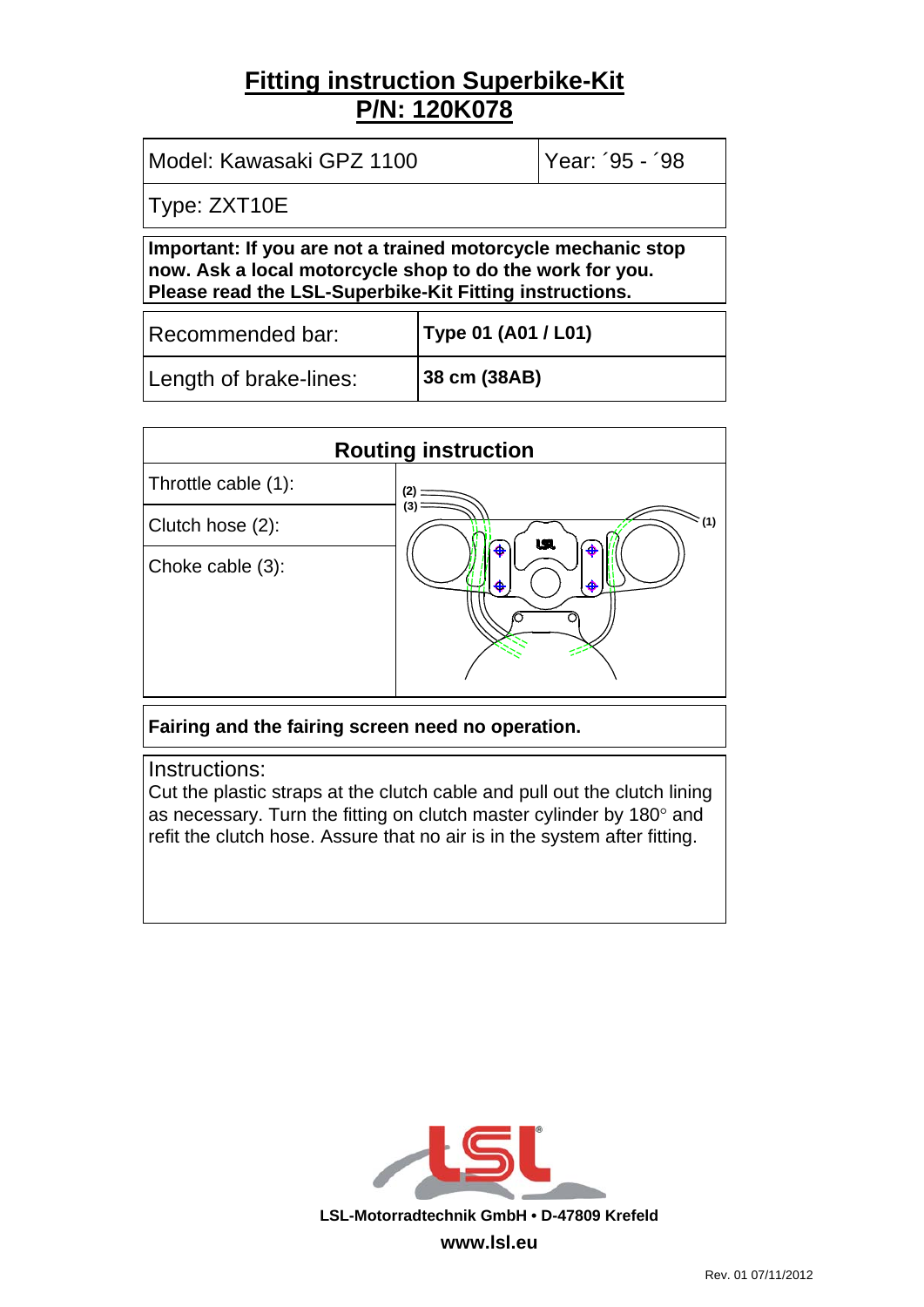## **Fitting instruction Superbike-Kit P/N: 120K078A**

| Year: '96 - '98<br>Model: Kawasaki GPZ 1100 ABS                                                                                                                                     |                     |  |  |  |
|-------------------------------------------------------------------------------------------------------------------------------------------------------------------------------------|---------------------|--|--|--|
| Type: ZXT10F                                                                                                                                                                        |                     |  |  |  |
| Important: If you are not a trained motorcycle mechanic stop<br>now. Ask a local motorcycle shop to do the work for you.<br>Please read the LSL-Superbike-Kit Fitting instructions. |                     |  |  |  |
| Recommended bar:                                                                                                                                                                    | Type 01 (A01 / L01) |  |  |  |
| Length of brake-lines:                                                                                                                                                              | original            |  |  |  |

| <b>Routing instruction</b> |                    |  |  |
|----------------------------|--------------------|--|--|
| Throttle cable (1):        | 12                 |  |  |
| Clutch hose (2):           | (3<br>~(1)<br>USI. |  |  |
| Choke cable (3):           | ♣<br>⊕<br>♣<br>⊕   |  |  |

**Fairing and the fairing screen need no operation.** 

Instructions:

Cut the plastic straps at the clutch cable and pull out the clutch lining as necessary. Turn the fitting on clutch master cylinder by 180° and refit the clutch hose. Assure that no air is in the system after fitting.